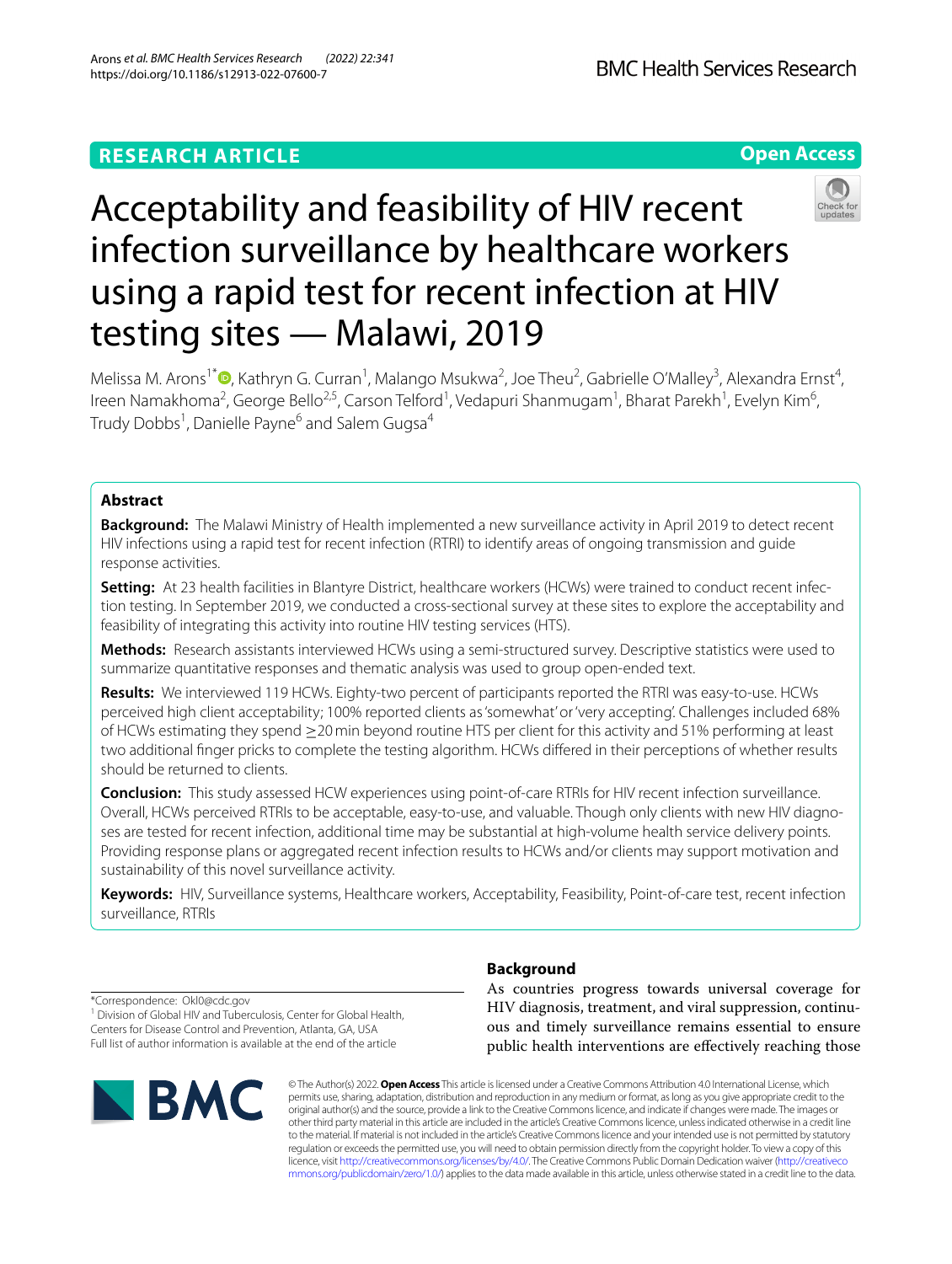at highest risk of acquiring HIV. Strategies to identify populations with elevated HIV transmission and rapidly intervene, to stop the chain of transmission, can help to reach this goal. In Malawi (adult HIV prevalence: 8.9%), an estimated 90% of people living with HIV knew their status, of which 88% were on treatment, and of which 92% were virally suppressed in 2019 [[1\]](#page-6-0). According to a 2015-16 population-based survey in Malawi, Blantyre had the highest adult HIV prevalence at 17.7%, making it a priority district for HIV control efforts [\[2](#page-6-1)].

Rapid tests for recent infection (RTRIs) are a pointof-care (POC) test developed to be conducted immediately following, or in conjunction with, a new diagnosis of HIV. Based on immunological biomarkers of disease progression, an RTRI and viral load (VL) test are used to complete a recent infection testing algorithm (RITA) to characterize an HIV infection as recent (i.e., likely having acquired HIV within approximately the last 12months) or long-term  $[3]$  $[3]$ . The testing process involves pricking the fnger of the client for a drop of blood; results are available in 20minutes, during which time clients are asked basic demographic and screening questions, (including if they were previously diagnosed with HIV or have received or currently receive antiretroviral therapy (ART)), geographic, and risk factor questions. Dried blood spot (DBS) specimens are additionally collected from clients with an RTRI recent result for VL testing to decrease misclassifcation among persons not reporting they are already on treatment  $[4, 5]$  $[4, 5]$  $[4, 5]$ .

In 2019, the Malawi Ministry of Health (MoH) piloted the integration of this novel assay into HIV Testing Services (HTS) in Blantyre District before expanding to further districts. Adding to previously existing HIV systems, recent infection surveillance provides near-real time data to be used by public health decision makers to triangulate with other data sources and guide response to geographic and demographic areas of ongoing transmission. In Malawi, individual results are not returned to clients as results do not afect clinical treatment and are not intended for individual level response, but rather provide a signal of increased transmission [\[6](#page-6-5), [7\]](#page-6-6).

In April 2019, healthcare workers (HCWs) at 23 health facilities in Blantyre district were trained to conduct RTRIs and prepare DBS for VL testing. All HCWs attended a three-day, in-person training followed by a refresher training with role-play at their facility, on the day of site-activation. During both trainings, each HCW practiced conducting RTRIs and documenting results under direct supervision.

By the end of 2021, 24 countries were implementing recent infection surveillance, but no literature was published describing user experiences conducting point-ofcare recent infection assays within routine HIV testing services (HTS). Understanding HCW acceptability and feasibility of integration within HTS is important to sustainability, coverage, and generating recommendations for program strengthening. In Malawi, during early implementation, a cross-sectional survey among HCWs explored the acceptability and feasibility of integrating this new surveillance component into routine HTS.

#### **Methods**

In September 2019, following a one-day training, fve research assistants (males and females) conducted in-person interviews among HCWs to collect basic demographic information and explore time burden, perceptions, acceptability, and feasibility of recent infection surveillance. A semi-structured survey, with a combination of quantitative and qualitative questions, was used to assess HCWs' experiences with trainings, supervision, and conducting recent infection testing over the previous 5 months. The study was reviewed in accordance with the U.S. Centers for Disease Control and Prevention (CDC) human research protection procedures and determined to be research, but CDC investigators did not interact with human subjects or have access to identifable data or specimens for research purposes. The study received ethical approval from Malawi National Health Sciences Research Committee.

Using a tablet-based form in Open Data Kit (ODK) Collect, the research assistants administered an in-person 31-question survey (Additional fle 1: Appendix 1). We interviewed a representative convenience sample among the 131 HCWs trained and actively implementing recent infection testing. HCWs were eligible to participate if they were: currently employed at a health facility where recent infection surveillance was initiated, at or before, April 15, 2019; completed at least one RTRI with a patient specimen; and consented to participate in the survey (Additional fle 2: Appendix 2). All eligible and present HCWs were recruited for interviews at their respective health facilities from September 5-11, 2019. Research assistants, with experience in conducting interviews, were selected from districts outside Blantyre to mitigate privacy concerns. Informed consent was obtained from all individual participants included in the study. Interviews were conducted in a private location at the health facility in English or Chichewa, the local language, according to the HCW's preference. Quantitative data were analyzed using STATA version 14.0 and summarized using descriptive statistics. The qualitative portion of the survey explored HCWs' views through open-ended responses. These responses were documented in ODK Collect in the participant's spoken language and translated if needed from Chichewa to English. As data were being collected, thematic analysis was used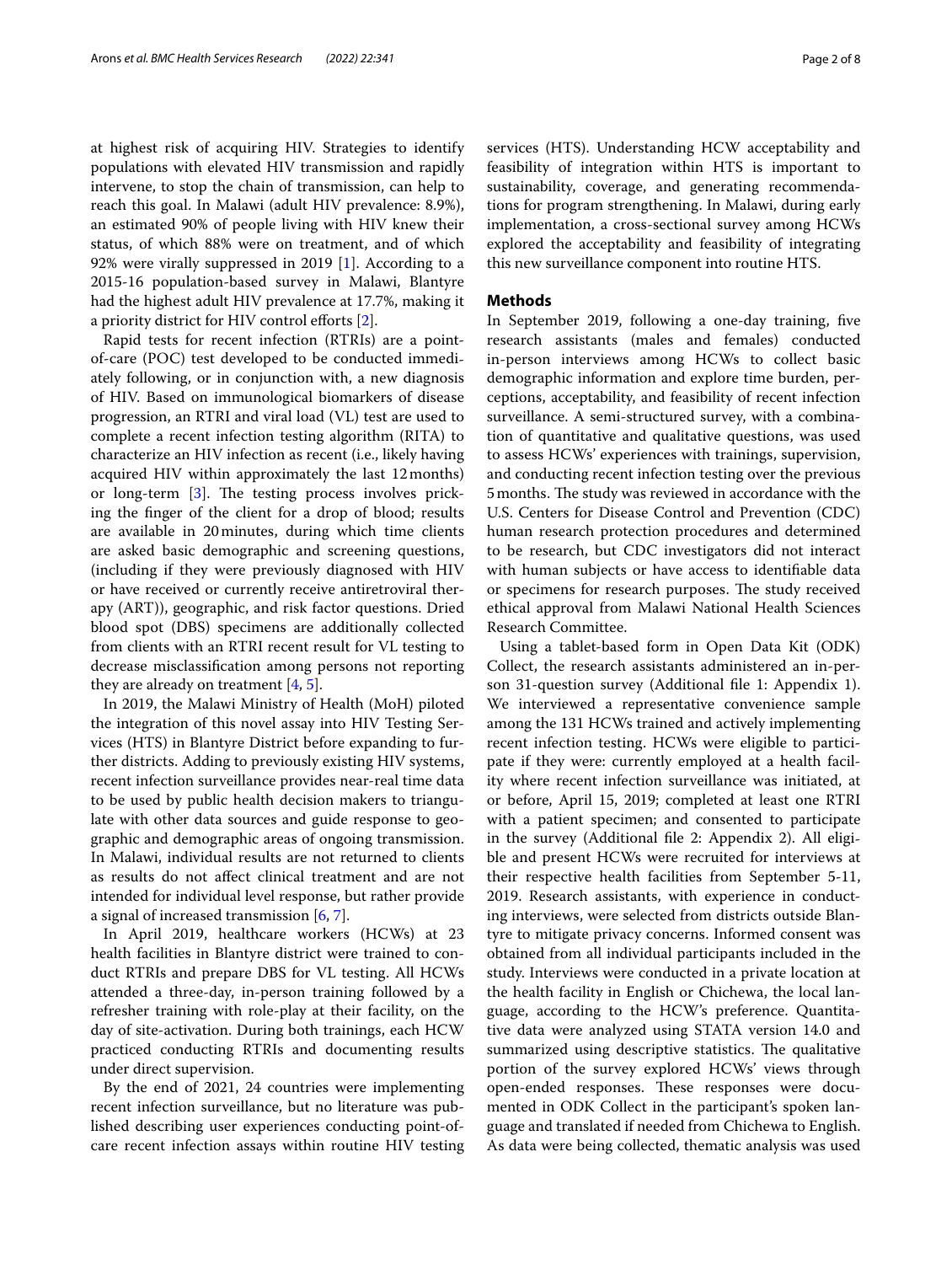to investigate segments of open-ended text that ofered insight into user experiences. The emerging themes generated were grouped and used to triangulate and better understand the quantitative information generated [\[8](#page-7-0)]. Final themes were summarized and used to explore specifc areas of need, and observations made by HCWs.

#### **Results**

A total of 119 HCWs from all 23 health facilities were approached, and all consented to the interview. The median age of participants was 32 years (range: 22-56), and 53% were female. The median years of professional experience was 5years (range: 1-22) and 116 out of 119 (97%) were health assistants or diagnostic assistants who were specifcally trained to conduct HIV diagnostic testing and counseling. Participants worked at multiple health facility departments where HIV testing services are ofered, including HTS (47%), outpatient department (10%), antenatal clinic (9%), family planning/gynecology (8%), and inpatient department (8%).

The majority (82%) of HCWs reported the RTRI as 'easy' or 'very easy' to use. Additionally, 86% of participants reported the RTRI as 'the same' or 'easier' to use when compared to the routine HIV diagnostic rapid tests. HCWs perceived clients as accepting of recent infection testing, with 100% reporting clients as 'somewhat' (18%) or 'very accepting' (82%). However, 68% estimated spending  $\geq$ 20 additional minutes for this activity, beyond routine HTS, for every client newly diagnosed with HIV, with documentation (29%) and DBS preparation (29%) taking the most additional time. The most commonly cited challenges with implementing recent infection testing were the amount of additional time  $(n = 39)$ , clients wanting their individual test results  $(n = 12)$ , and collecting blood by finger prick for the RTRI and/or DBS  $(n = 11)$ . Approximately half of participants (51%) reported RITA requiring, on average, at least two finger pricks in addition to the HIV testing algorithm with each client (Table [1](#page-3-0)).

Qualitative exploration of additional training needs identifed that DBS preparation and the informed consent process were most frequently cited areas of need for further training. Some participants cited instances of not knowing how to respond to clients' request for recent infection test results and being unclear on consenting procedures for those with diminished decision-making capacity. When asked what type of trainings they recommend for new colleagues, 92% of participants recommended the in-person three-day training format and 25% recommended on-site training by surveillance supervisors at the time of facility activation.

The median times HCWs reported meeting with recent infection surveillance supervisors was four times per month (range:1-10). Ninety-eight percent of participants reported completing at least one round of standard quality control specimen testing using RTRIs, with an average of performing three rounds since implementing 5 months prior. HCWs reported using printed guidance materials when performing recent infection testing, such as the job aids (86%), the testing algorithm graphic (92%), and the standard operating procedures (96%). The reliance on these documents was reflected in open-ended responses communicating the need for updated materials and information to fill knowledge gaps and provide facility-specific clarifications.

Many HCWs (85%) reported understanding the importance of knowing if someone was recently infected with HIV to guide future MoH HIV prevention and testing activities. However, the idea of providing clients with their RTRI results elicited conflicting responses from the HCWs. Participants who stated clients should receive their results (35%) believed that knowing the result may enhance partner notification services or the client's willingness to accept their HIV diagnosis, or that clients had the right to know their test results. HCWs that did not believe clients should receive their results (43%) had concerns that providing recent infection test results may instigate chaos, confusion, or violence among partners and families. One HCW described the surveillance activity as *"strictly for the government to know to come up with further intervention,"* explaining that "*even if the clients know, they won't benefit anything."* Another HCW went further and described how a recent infection test result may negatively impact a client, *"it would tear families apart, especially in cases of a couple whereby one's results show she or he has been recently infected."* On the other side, one HCW said if they received their results, *"they would plan for their future better and it would also encourage behavior change,"* while several believed *"it's the client's right to know their results."*

When conducting recent infection testing, HCWs had reservations related to difficulty in responding to clients' questions around why individual-level test results were not returned ( $n = 95$ ), unclear direct benefit of the surveillance activity to the client  $(n = 38)$ , and lack of fnancial incentives for additional work for HCWs and clients  $(n = 21)$ . Some also noted a need for further training on how to collect and prepare DBS cards  $(n = 11)$  and wanting to be informed of the planned public health response using the test results  $(n=9)$ .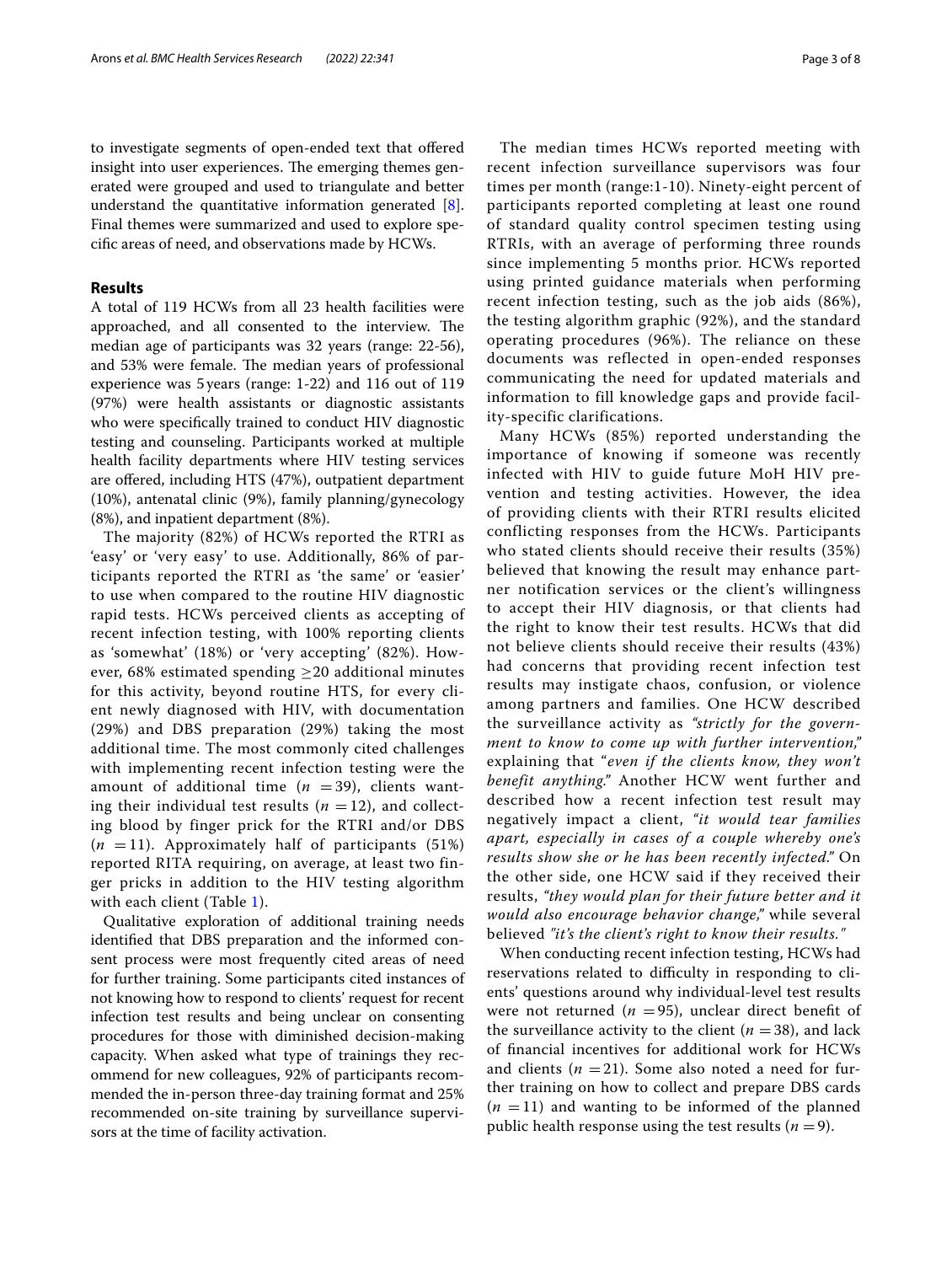<span id="page-3-0"></span>**Table 1** Training and Supervision, Time, Perception and Acceptability of Rapid Testing for Recent Infection for HIV among Health Care Workers in Blantyre District, Malawi, September 2019

| $n = 119$                                                                                                                     | <i>n</i> (%) or<br>median<br>and range |
|-------------------------------------------------------------------------------------------------------------------------------|----------------------------------------|
| <b>Training and Supervision</b>                                                                                               |                                        |
| What type of training do you recommend for new colleagues who will be doing recent infection testing? (select all that apply) |                                        |
| 3- day MoH training                                                                                                           | 109 (92%)                              |
| On-site training by colleagues                                                                                                | 24 (20%)                               |
| On-site training by recent infection site supervisors                                                                         | 30 (25%)                               |
| How many times have you met with your recent infection site supervisor every month (on average)?                              | median: 4<br>range:1-10                |
| Which of the following written materials have you used when you perform a recent infection test (select all that apply)?      |                                        |
| Integrated Algorithm                                                                                                          | 109 (92%)                              |
| Recent Infection SOP                                                                                                          | 114 (96%)                              |
| RTRI Job Aid                                                                                                                  | 102 (86%)                              |
| Have you done a recency test QC exercise since your site started in April?                                                    |                                        |
| Yes                                                                                                                           | 116 (97%)                              |
| No                                                                                                                            | 3(3%)                                  |
| If yes, how many times have you completed a QC since April?                                                                   | median: 3<br>range: 1-20               |
| From your experience, what are some of the challenges in recent infection testing?                                            |                                        |
| Extra time and work                                                                                                           | 39 (33%)                               |
| Not providing results to clients                                                                                              | 12 (10%)                               |
| Collecting blood via finger prick                                                                                             | 11 (9%)                                |
| Consent                                                                                                                       | 7(6%)                                  |
| Trusting the results                                                                                                          | 7(6%)                                  |
| <b>Time</b>                                                                                                                   |                                        |
| How much additional time do you think recent infection testing takes per client?                                              |                                        |
| $\leq$ 9 min                                                                                                                  | 21 (18%)                               |
| 10 - 19 min                                                                                                                   | 18 (15%)                               |
| $\geq$ 20 min                                                                                                                 | 80 (67%)                               |
| How much additional time does completing consent for recent infection testing take per client?                                |                                        |
| $\leq$ 9 min                                                                                                                  | 83 (70%)                               |
| 10 - 19 min                                                                                                                   | 25 (21%)                               |
| $\geq$ 20 min                                                                                                                 | 11 (9%)                                |
| What part of recent infection testing takes the most additional time?                                                         |                                        |
| Consent                                                                                                                       | 19 (16%)                               |
| Finger pricks                                                                                                                 | 1(1%)                                  |
| Documentation                                                                                                                 | 35 (29%)                               |
| DBS                                                                                                                           | 35 (29%)                               |
| Getting supplies ready                                                                                                        | 7(6%)                                  |
| Waiting for RTRI results                                                                                                      | 20 (17%)                               |
| <b>Perceptions and Acceptability</b>                                                                                          |                                        |
| Overall, performing the RTRI is:                                                                                              |                                        |
| Somewhat easy or very easy                                                                                                    | 98 (82%)                               |
| Neither difficult nor easy                                                                                                    | 11 (9%)                                |
| Somewhat easy or very difficult                                                                                               | 10 (8%)                                |
| In your opinion, are clients accepting of recent infection surveillance?                                                      |                                        |
| Very accepting                                                                                                                | 97 (82%)                               |
| Somewhat accepting                                                                                                            | 22 (18%)                               |
| Not accepting                                                                                                                 | $0(0\%)$                               |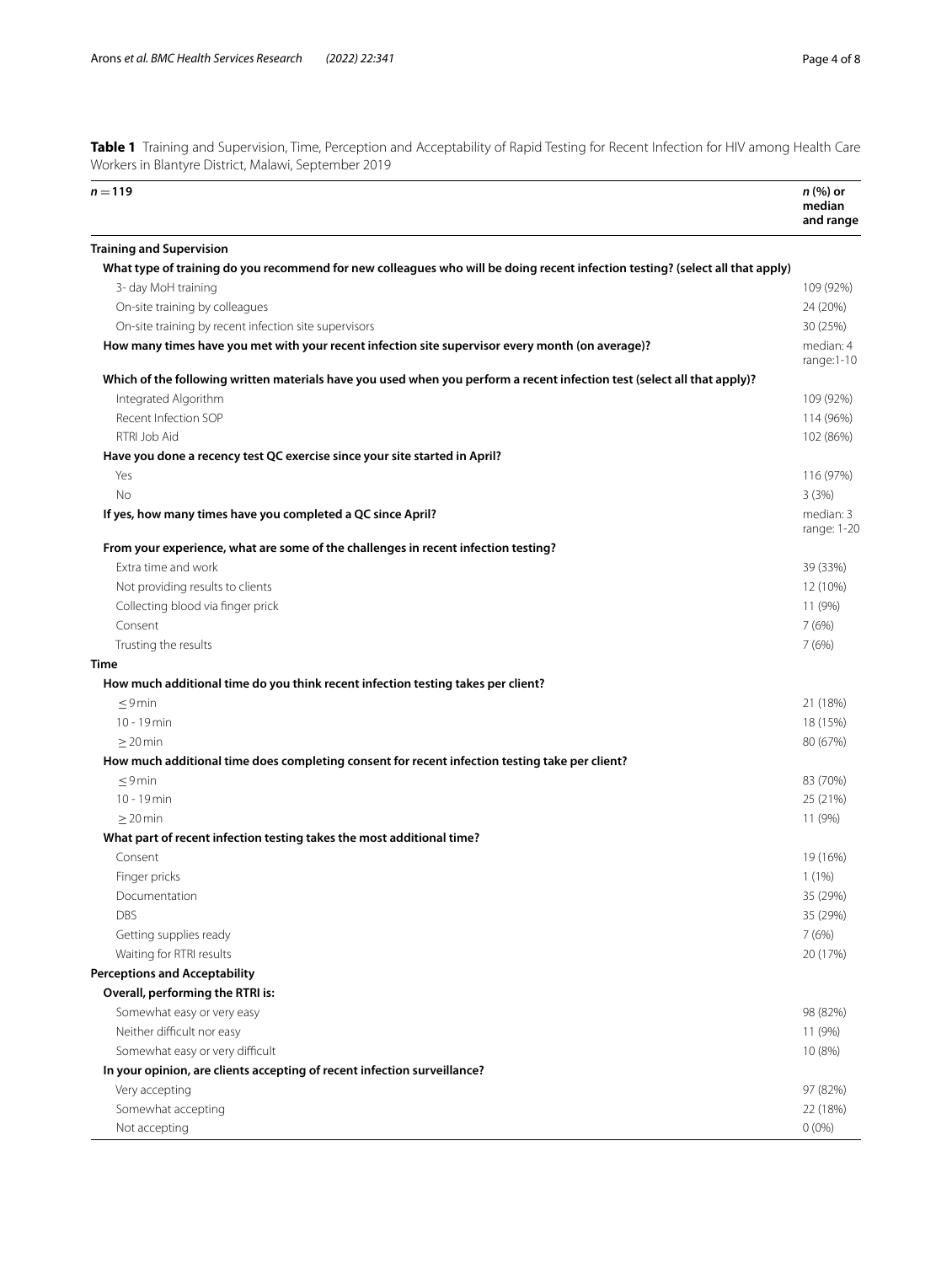#### **Table 1** (continued)

| $n = 119$                                                                                                           | n (%) or<br>median<br>and range |
|---------------------------------------------------------------------------------------------------------------------|---------------------------------|
| How does performing the RTRI compare to performing another rapid test?                                              |                                 |
| RTRIs are easier                                                                                                    | 29 (24%)                        |
| Same                                                                                                                | 74 (62%)                        |
| RTRIs are harder                                                                                                    | 16 (14%)                        |
| On average, how many additional finger pricks do you do when you perform a recent infection test (with one client)? |                                 |
| No additional fingerpricks, I can get enough blood from the fingerpricks for the HTS algorithm                      | 6(5%)                           |
| 1 additional fingerprick                                                                                            | 52 (44%)                        |
| 2 additional fingerpricks                                                                                           | 43 (36%)                        |
| >2 additional fingerpricks                                                                                          | 18 (15%)                        |
| It is important to know if a person was infected with HIV in the last 12 months.                                    |                                 |
| Agree                                                                                                               | 101 (85%)                       |
| Neither agree nor disagree                                                                                          | 9(8%)                           |
| Disagree                                                                                                            | 9(8%)                           |
| People who take the recent infection test should know the outcome of it.                                            |                                 |
| Agree                                                                                                               | 41 (35%)                        |
| Neither agree nor disagree                                                                                          | 27 (23%)                        |
| Disagree                                                                                                            | 51 (43%)                        |
| It is easy to enter the results of the test and client information quickly in the recency register.                 |                                 |
| Agree                                                                                                               | 108 (91%)                       |
| Neither agree nor disagree                                                                                          | 3(3%)                           |
| Disagree                                                                                                            | 8 (7%)                          |
| The use of the recency test in HTS improves the services offered to the clients.                                    |                                 |
| Agree                                                                                                               | 45 (38%)                        |
| Neither agree nor disagree                                                                                          | 37 (31%)                        |
| Disagree                                                                                                            | 37 (31%)                        |

*Abbreviations*: *MoH* Ministry of Health, *SOP* Standard Operating Procedures, *RTRI* Rapid Test for Recent Infection, *QC* Quality Control

#### **Discussion**

This study highlights the perspectives of HCWs in implementing a novel assay and is the first study to assess experiences of integrating recent infection surveillance using RTRIs into a country's national HIV testing program. The survey findings are consistent with the limited existing literature, demonstrating high feasibility and acceptability among HCWs [\[9](#page-7-1), [10\]](#page-7-2). RTRIs were perceived to be easy-to-use and similar in difficulty to conducting a rapid HIV diagnostic test. Other publications have described the potential importance of integrating this surveillance into HTS as part of a multi-pronged approach to guide prevention activities, monitor trends, and assess the efficacy of programmatic or treatment interventions [[11\]](#page-7-3). Findings from another study in Kenya and Zimbabwe highlighted the importance of incorporating HTS information to accurately classify recent infections and suggested that, when rolled-out nationally, recent infection surveillance can further guide primary prevention efforts [\[12](#page-7-4)].

Most HCWs appreciated the added value in recent infection surveillance, explaining how the results could be used by MoH and partners to guide public health response. Likewise, HCWs reported perceived high acceptability among clients. Consistent facility-level support for the new activity through supervision visits was appreciated by most HCWs. Overall, HCWs found the sample collection process easy to conduct and trainings to be beneficial. The three-day in-person trainings were viewed by HCWs as the best method to prepare them to conduct HIV recent infection testing.

While the majority reported ease of use of the RTRI, HCWs also identifed challenges with implementation within routine HTS, including time burden and the need for at least two additional fnger pricks to complete the testing algorithm with an RTRI recent result. The additional time burden may not represent a signifcant time loss at health facilities with few new HIV diagnoses; however, burden may increase with the assessment of additional behavioral and risk factors or a high number of new HIV diagnoses at high-volume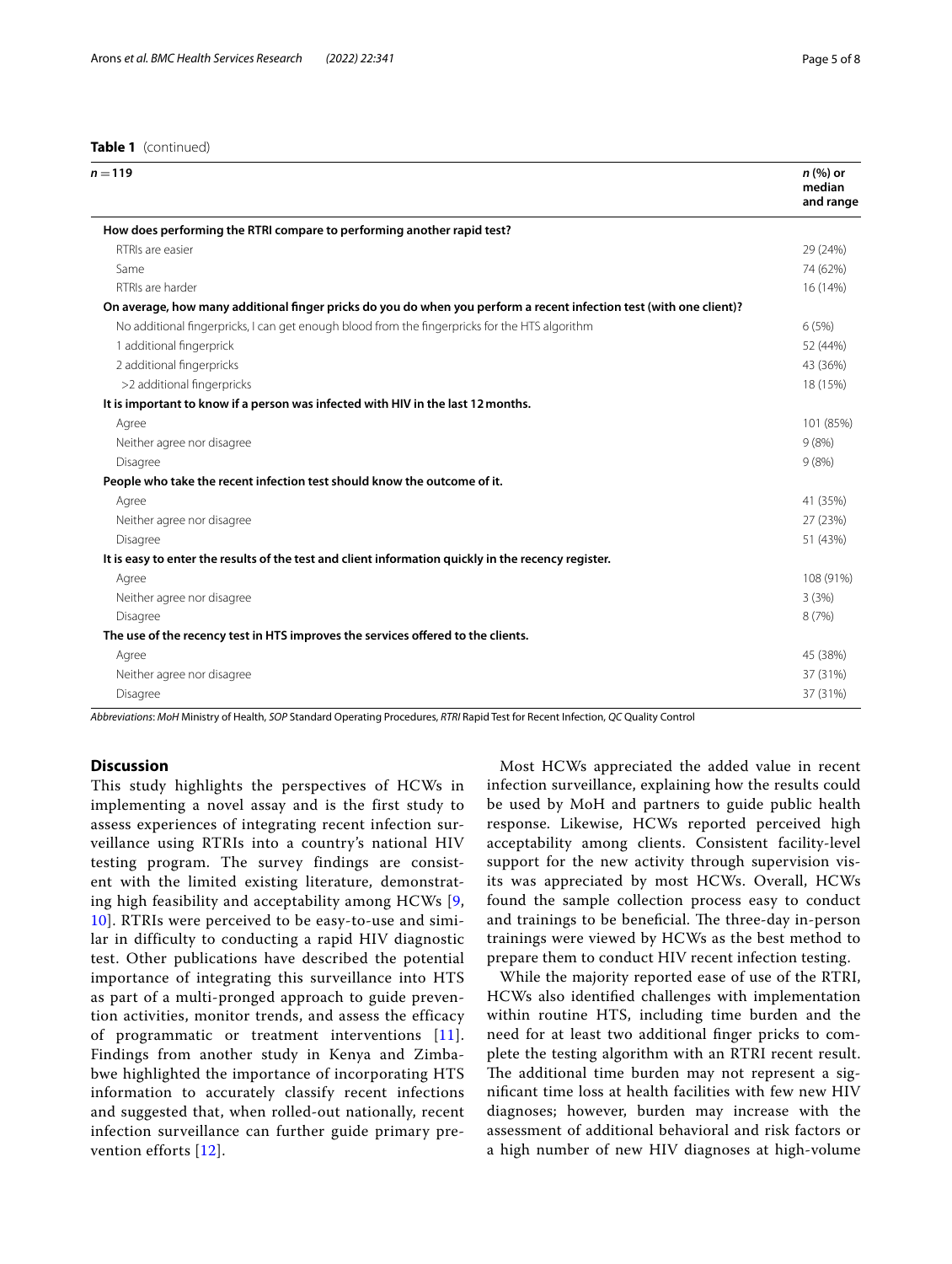or understafed facilities and entry points. Voluntary assisted partner notifcation (VAPN) services were initiated, as a study, at high-volume facilities in Blantyre the same year as recent infection testing, increasing HCW responsibilities for every newly diagnosed client in addition to recent infection testing [\[13\]](#page-7-5); VAPN has since become national policy in Malawi. A more in-depth assessment of the time burden for both HCWs and clients may be warranted at facilities implementing multiple HTS activities.

The number of additional finger pricks needed to complete testing if RTRI results are recent may be considered excessive by the clients. Additional training on fnger prick procedures and bundling tests to minimize the need for repeated pricks, may be helpful. A study by Takar et al. reported on clients preferring venous blood samples over fnger pricks because of discomfort of multiple pricks if sufficient volume is not obtained the first time  $[14]$  $[14]$ . If blood is drawn for baseline labs prior to antiretroviral therapy (ART) initiation, repositioning recent infection testing to be conducted within ART initiation procedures may be a consideration. However, this approach may result in loss of surveillance data from persons who are newly diagnosed with HIV but do not initiate ART for various reasons.

Among the participant responses, there was not a consensus among HCWs as to whether clients should receive their individual recent infection test results. In situations where recent infection results are provided to clients, potential adverse events such as intimate partner violence, discrimination, and criminalization have been cited as concerns and, this has lead to varying approaches in returning results across countries [[6,](#page-6-5) [9](#page-7-1), [10](#page-7-2), [15\]](#page-7-7). HCWs should be trained to navigate client discussions regarding interpretation of test results and prevent potentially harmful situations previously described. Research is onging to ascertain potential benefts, harms, or negative repercussions of result provision to clients. In countries where recent infection test results are not provided to clients, more comprehensive scripts may assist HCWs in explaining to clients why they are not provided their RTRI result.

HCWs request for facility-level summary results may reflect the overall importance of two-way communication as a contributor to job satisfaction and job performance in non–healthcare and healthcare settings alike [[16–](#page-7-8)[18](#page-7-9)]. Other studies have shown that HCWs found encouragement in community appreciation and perceived government and partner support, which can be provided through regular dissemination of regional- or facility-level findings from the MoH  $[16, 19]$  $[16, 19]$  $[16, 19]$  $[16, 19]$ . The use of aggregated surveillance results to inform public health response activities may also reinforce the importance of recent infection surveillance among HCWs and gain support for sustainability.

The survey also identified topics to prioritize for refresher trainings and supportive supervision, including DBS and informed consent, both of which are part of the current mandatory in-person three-day training. The majority of the HCWs who participated in the survey reported using printed materials to perform recent infection testing. Up-to-date job-aids, standard operating procedures, and guidelines readily available at the facility, and continued supervision will reinforce previous trainings.

Limitations in this study include social desirability bias, which we tried to address in selecting independent research assistants from outside of Blantyre district (who were not part of recent infection trainings or supervision), as well as encouraging the interviews to take place in a private location and in the participant's preferred language. All HCWs present were invited to participate to prevent sampling bias, and while all HCWs approached consented to the survey, not all eligible HCWs were present during the scheduled interview day. Responses may not represent all those trained, but those consented do represent 91% (119/131) of all HCWs performing recent infection testing at the time. The survey was designed to capture the attitudes and experiences of HCWs, thus their responses may not accurately capture the experiences of clients. Further research is needed to understand clients' experiences. Finally, this survey was conducted among a small sample of HCWs in one district in Malawi and may not be generalizable to other settings. Although similarities do exist among countries implementing, their trainings and integration of recent infection surveillance into HTS vary. As of September 2021, Malawi was one of 24 countries implementing recent infection surveillance. More than half of the countries implementing recent infection surveillance utilized HCWs to integrate the RTRI at HTS and did not provide individual test results. We therefore believe our fndings may be generalizable to other countries.

#### **Conclusion**

Overall, HCWs perceived RTRIs to be acceptable, easyto-use, and valuable. The feasibility and acceptability of recent infection testing by HCWs is important to the success of this program and ultimately the quality of the surveillance data to efectively guide prevention and testing activities. As data collection continues, future analyses, such as recent HIV infection surveillance summaries and hotspot detection, will be shared with HCWs so they can see how the data they collect are useful in guiding public health response plans. Sustaining a skilled,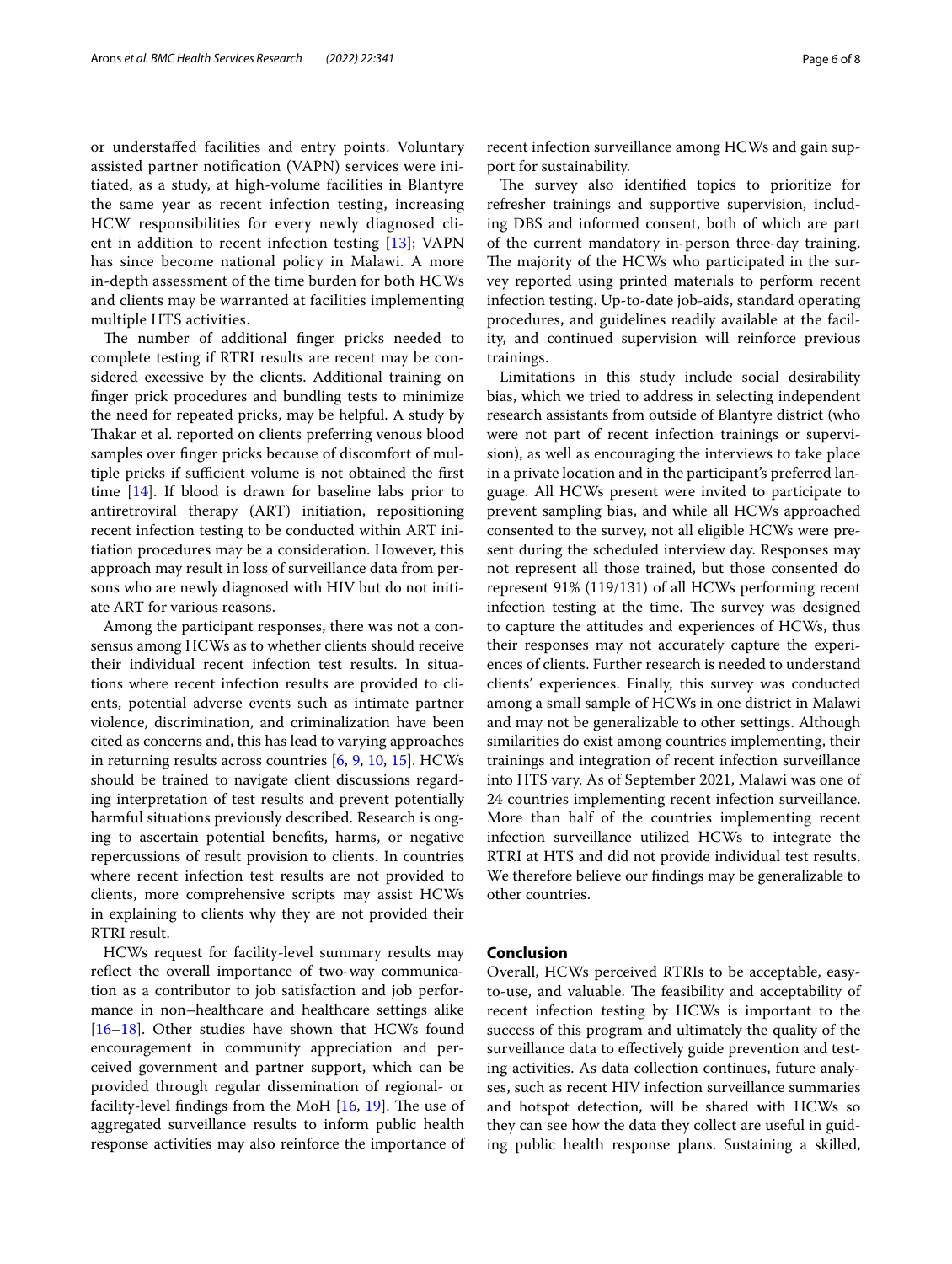motivated, and well-supported workforce to continue recent infection testing will require efort on several levels, including integration of services into the national framework for HIV/AIDS. Acceptability and feasibility of HIV recent infection surveillance by HCWs is essential for the long-term collection of accurate data which will contribute to the overall success in ending the HIV epidemic.

#### **Abbreviations**

AIDS: Acquired immunodeficiency syndrome; ART: Antiretroviral treatment; CDC: Centers for Disease Control and Prevention; DBS: Dried blood spots; HIV: Human immunodefciency virus; HCW: Healthcare worker; HTS: HIV testing services; MoH: Ministry of Health; ODK: Open Data Kit; RTRI: Rapid test for recent infection; RITA: Recent infection testing algorithm; VAPN: Voluntary assisted partner notifcation; VL: Viral load.

#### **Supplementary Information**

The online version contains supplementary material available at [https://doi.](https://doi.org/10.1186/s12913-022-07600-7) [org/10.1186/s12913-022-07600-7](https://doi.org/10.1186/s12913-022-07600-7).

**Additional fle 1.**

**Additional fle 2.**

#### **Acknowledgements**

We thank the study participants and all the healthcare workers who implement recent infection testing as part of HIV testing services. We also thank the research assistants for all their time and eforts. We would like to acknowledge the Ministry of Health in Malawi for their leadership in the establishment of a surveillance and public health response system using. We also thank PEPFAR's Community of Practice for TRACE which includes staff and technical teams from the United States (US) Centers for Disease Control and Prevention (CDC), the US Agency for International Development (USAID), the US Department of Defense (DoD); PEPFAR implementing partners; Country Ministries of Health; and TRACE global partners: the International Center for AIDS Care and Treatment Programs at Columbia University (ICAP), and the University of California San Francisco (UCSF).

#### **Disclaimer**

The fndings and conclusions in this report are those of the authors and do not necessarily represent the official position of the funding agencies. Anonymized survey responses can be requested through the corresponding author.

#### **Authors' contributions**

All authors have read and approved of this manuscript. MA (RN, MSc) and KC (PhD) wrote the manuscript with edits and feedback from CT and all other authors. AE (MPH), GO (PhD), SG (PhD), TD, MM (MSc), DP (MPH) and KC created the survey and supported trainings of the interview teams. MA and SG completed and verifed the analysis. TD, VS (PhD), SG, GB, DP and BP (PhD) were part of the implementation and protocol team that supported trainings, implementation and ongoing support for recent infection surveillance in Malawi. IN (PhD), JT (MSc), MM, DP and EK (PhD) are part of the in-country team that helped arrange for pre-arrival logistics, country approval and mentorship.

#### **Funding**

This project has been supported by the President's Emergency Plan for AIDS Relief (PEPFAR) through the Centers for Disease Control and Prevention (CDC) [under the terms of GH002038]. No funding was received to assist with the preparation of this manuscript.

#### **Availability of data and materials**

The dataset supporting the conclusions of this article is available through contacting the corresponding author.

#### **Declarations**

#### **Ethics approval and consent to participate**

The study was reviewed in accordance with the U.S. Centers for Disease Control and Prevention (CDC) human research protection procedures and determined to be research, but CDC investigators did not interact with human subjects or have access to identifable data or specimens for research purposes. This study was performed in line with the principles of the Declaration of Helsinki. The questionnaire and methodology for this study was approved by the Malawi National Health Sciences Research Committee and the CDC. The study received ethical approval from Malawi National Health Sciences Research Committee. All participants provided written informed consent.

#### **Consent for publication**

Not Applicable.

#### **Competing interests**

As an inventor of a HIV rapid test for recent infection and as per policy of US government, B.P. receives royalties from the sale of this assay. There are no patents relating to this assay. This does not alter the authors' adherence to all AIDS policies on sharing data and materials. No other authors have conficts of interests to declare that are relevant to the content of this article.

#### **Author details**

<sup>1</sup> Division of Global HIV and Tuberculosis, Center for Global Health, Centers for Disease Control and Prevention, Atlanta, GA, USA. <sup>2</sup> Department of Global Health, International Training and Education Center for Health (I-TECH), University of Washington, Lilongwe, Malawi. <sup>3</sup> Department of Global Health, International Training and Education Center for Health (I-TECH), University of Washington, Seattle, WA, USA. <sup>4</sup>Global Strategic Information, Institute for Global Health Sciences, University of California, San Francisco, CA, USA. Department of HIV AIDS, Ministry of Health, Lilongwe, Malawi. <sup>6</sup>Division of Global HIV and Tuberculosis, Center for Global Health, Centers for Disease Control and Prevention, Lilongwe, Malawi.

# Received: 8 January 2021 Accepted: 7 February 2022<br>Published online: 15 March 2022

#### **References**

- <span id="page-6-0"></span>1. UNAIDS. UNAIDS data 2020. 2020. Available at: [https://www.unaids.org/](https://www.unaids.org/en/resources/documents/2020/unaids-data) [en/resources/documents/2020/unaids-data.](https://www.unaids.org/en/resources/documents/2020/unaids-data) Accessed 18 Aug 2021.
- <span id="page-6-1"></span>2. Ministry of Health, Malawi. Malawi Population-Based HIV Impact Assessment (MPHIA) 2015-2016: Final Report. Lilongwe: Ministry of Health; 2018.
- <span id="page-6-2"></span>3. Parekh B, Detorio, M., Shanmugam, V., Yufenyuy, E., Dobbs, T., Kim, A. Performance evaluation of Asante™ Rapid Recency Assay for HIV diagnosis and detection of recent infection: potential for surveillance and prevention. IAS 2017. 9th IAS Conference on HIV Science. Paris, France; Abstract TUPEC0849. 2017. [http://www.ias2017.org/Portals/1/Files/IAS2017\\_LO.](http://www.ias2017.org/Portals/1/Files/IAS2017_LO.compressed.pdf) [compressed.pdf](http://www.ias2017.org/Portals/1/Files/IAS2017_LO.compressed.pdf)
- <span id="page-6-3"></span>4. UNAIDS/WHO Working Group on Global HIV/AIDS and STI surveillance. Technical update on HIV incidence assays for surveillance and monitoring purposes. Geneva: WHO; 2015.
- <span id="page-6-4"></span>5. Fogel JM, Piwowar-Manning E, Debevec B, et al. Brief report: impact of early antiretroviral therapy on the performance of HIV rapid tests and HIV incidence assays. J Acquir Immune Defc Syndr. 2017;75:426–30.
- <span id="page-6-5"></span>6. QA Karim. Scientifc advisory board, Recency testing expert working group: recommendations on communicating individual results from Recency testing. PEPFAR.
- <span id="page-6-6"></span>7. Sedia Biosciences Corporation. Asante HIV-1 Rapid Recency Assay. Certifcation for U.S. institutions regarding research use only of Asante HIV-1 Rapid Recency Assay. [Certifcation-for-U.S.-Rapid-Recency-Assay-Custo](https://www.sediabio.com/wp-content/uploads/2021/06/Certification-for-U.S.-Rapid-Recency-Assay-Customers-04-17.pdf) [mers-04-17.pdf \(sediabio.com\)](https://www.sediabio.com/wp-content/uploads/2021/06/Certification-for-U.S.-Rapid-Recency-Assay-Customers-04-17.pdf).